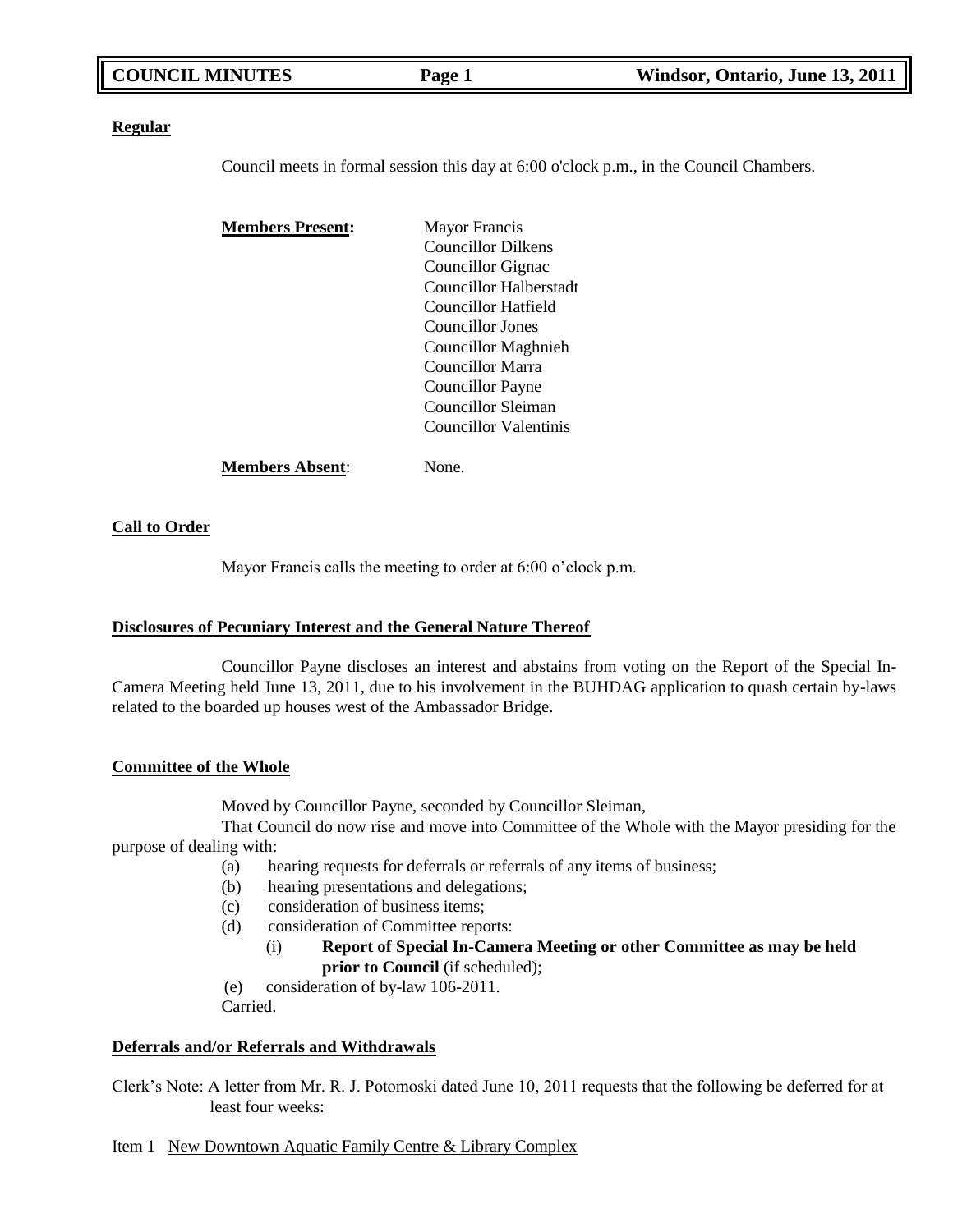Item 2 Lease – 1585 Wyandotte Street West, Windsor Essex Community Health Centre, former Daycare Facility Item 3 Lease – 3325 College Avenue, Windsor Essex Community Health Centre, former Community Centre

Mr. Potomoski does not appear in attendance to speak to the deferral request and no motion is put forward by any member of Council for a deferral.

#### **Presentations & Delegations:**

#### **PRESENTATIONS:**

#### **NEW DOWNTOWN AQUATIC FAMILY CENTRE & LIBRARY COMPLEX**

#### **Mayor Eddie Francis**

Mayor Eddie Francis appears before Council to provide a very brief overview of various examples of aquatic facilities around the world, highlighting some of the features encompassing them.

#### **DELEGATIONS**

#### **NEW DOWNTOWN AQUATIC FAMILY CENTRE & LIBRARY COMPLEX**

#### **Paul Chislett, resident of Ward 4**

Paul Chislett, resident of Ward 4, appears before Council to speak in opposition to the proposed "new downtown aquatic family centre and library complex", stating that the consultation process for this file has not been proper, and suggests that it is not fair to close any centres , and that Council needs to listen to the wishes of the residents, and concludes by requesting that at minimum, Council slow down the process and refer the report back to administration so that viable options can be developed for consideration.

### **Roland Marentette, resident of Ward 10**

Roland Marentette, resident of Ward 10, appears before Council to express concern regarding the proposed "new downtown aquatic family centre and library complex", asking the question "why is this so urgent", and concludes by stating that there are many other pressing issues that Council should focus on and that this proposed project is no different than those pre-existing projects/issues.

### **Jean Fox, President; Mark Vander Voort, 1st VP and Jessie Simonetti, CUPE Local 543**

Jean Fox, President, Mark Vander Voort, 1<sup>st</sup> VP and Jessie Simonetti, CUPE Local 543, appear before Council to state that CUPE 543 is willing to work with the City of Windsor on the proposed "new downtown aquatic family centre and library complex", stating that the proposed lease for 1585 Wyandotte Street West by the Windsor Essex Community Health Centre, former daycare facility, is creative, but express concern about the proposed closure of the pool at Waterworld, and suggest that Council maintain ownership of College Avenue Community Centre and Adie Knox, and conclude by expressing further concern related to the funding for this proposal.

#### **Jim Wood, President, CUPE Local 82**

Jim Wood, President, CUPE Local 82, appears before Council to express concern regarding the proposed "new downtown aquatic family centre and library complex", stating opposition to any closures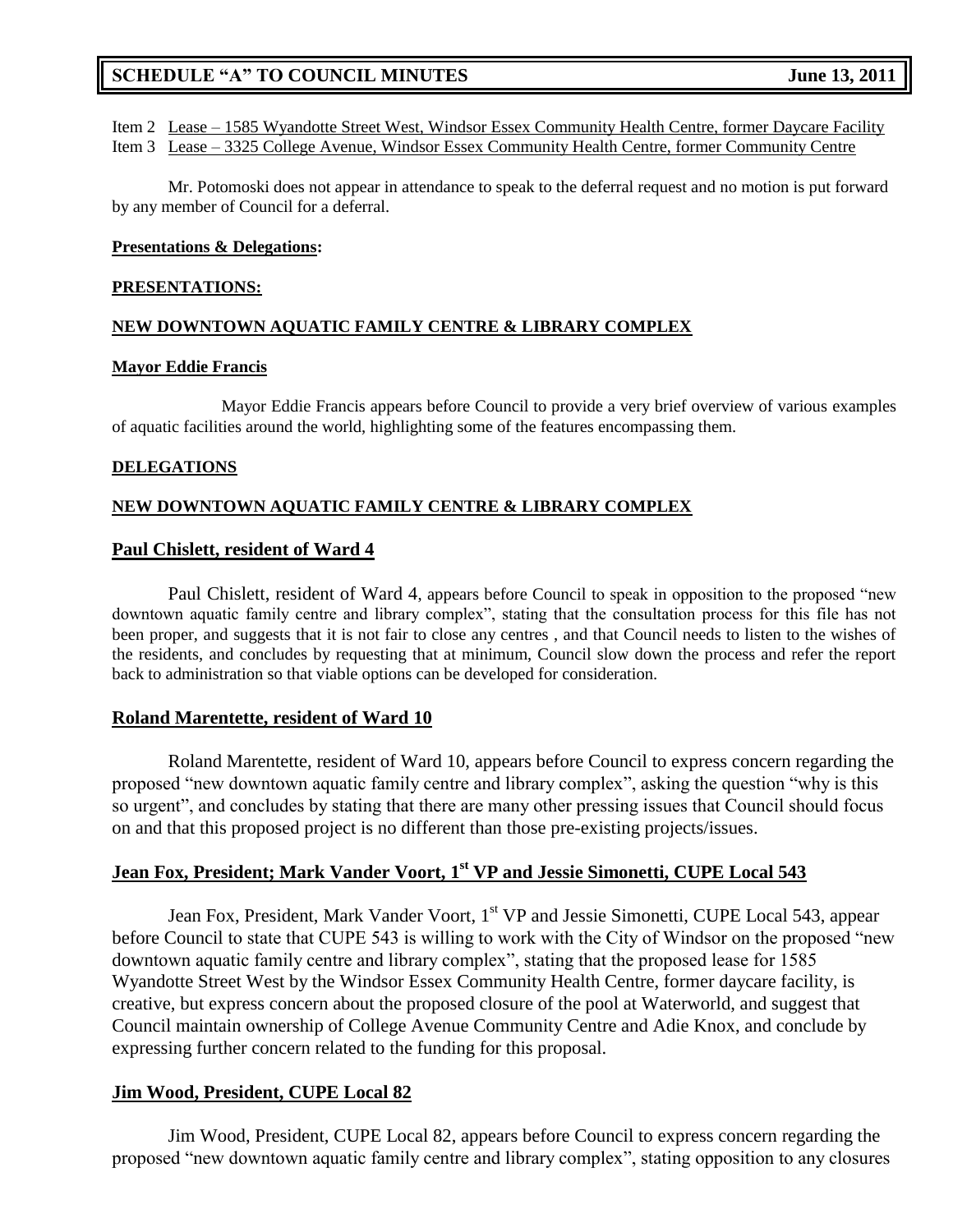involving the current Windsor Public Library location, Waterworld and Adie Knox, suggesting that all buildings be maintained as publicly-run buildings, and that while he supports the concept of a water destination, it is important to conduct proper consultation and that perhaps the proposed Neighbourhood Advisory Councils would be a beneficial tool to be used before this proposal is further considered.

### **Ernie Lamont, resident of Ward 8**

Ernie Lamont, resident of Ward 8, appears before Council to express interest in the proposed "new downtown aquatic family centre and library complex", stating that he has developed a proposal that should also be included, in which all facilities involved would still remain open, and proceeds to give a preview of what his development would encompass.

### **Andrew McAvoy, resident of Ward 4**

Andrew McAvoy, resident of Ward 4, appears before Council to provide comments with regards to the proposed "new downtown aquatic family centre and library complex", stating that he supports the concept of a 50 metre pool, but questions the consultation process used for this file, and concludes by stating that the Windsor Public Library – Central Branch is not in disrepair, nor is it empty as some reports suggest.

### **Arleen Deschamps, resident of Ward 6**

Arleen Deschamps, resident of Ward 6, appears before Council to provide comments with regards to the proposed "new downtown aquatic family centre and library complex", suggesting that the existing pools should remain open in their respective areas in order to continue to serve their neighbourhood needs, and concludes by inquiring as to whether the proposal would provide existing users with the same access, such as transportation, and whether any request to the county has been made for financial assistance.

### **Dave Couvillion, resident of Ward 2**

Dave Couvillion, resident of Ward 2, appears before Council to provide comments with regards to the proposed "new downtown aquatic family centre and library complex", stating that he resides near the proposed site, and is concerned about increased vehicular traffic that would include tourist buses, and concludes by suggesting the nearby interim casino parking lots be converted to parklands to enhance the downtown core and simultaneously provide a buffer for nearby residents, thereby addressing quality of life issues.

#### **Sandra Marcov, resident of Ward 2**

Sandra Marcov, resident of Ward 2, appears before Council to speak in opposition to the proposed "new downtown aquatic family centre and library complex", suggesting that it is not a viable plan and would be the equivalent of "genocide in the west-end of town".

#### **Bob Harper, resident of Ward 2**

Bob Harper, resident of Ward 2, appears before Council to speak in opposition to the proposed "new downtown aquatic family centre and library complex", reminding Council that taxpayers are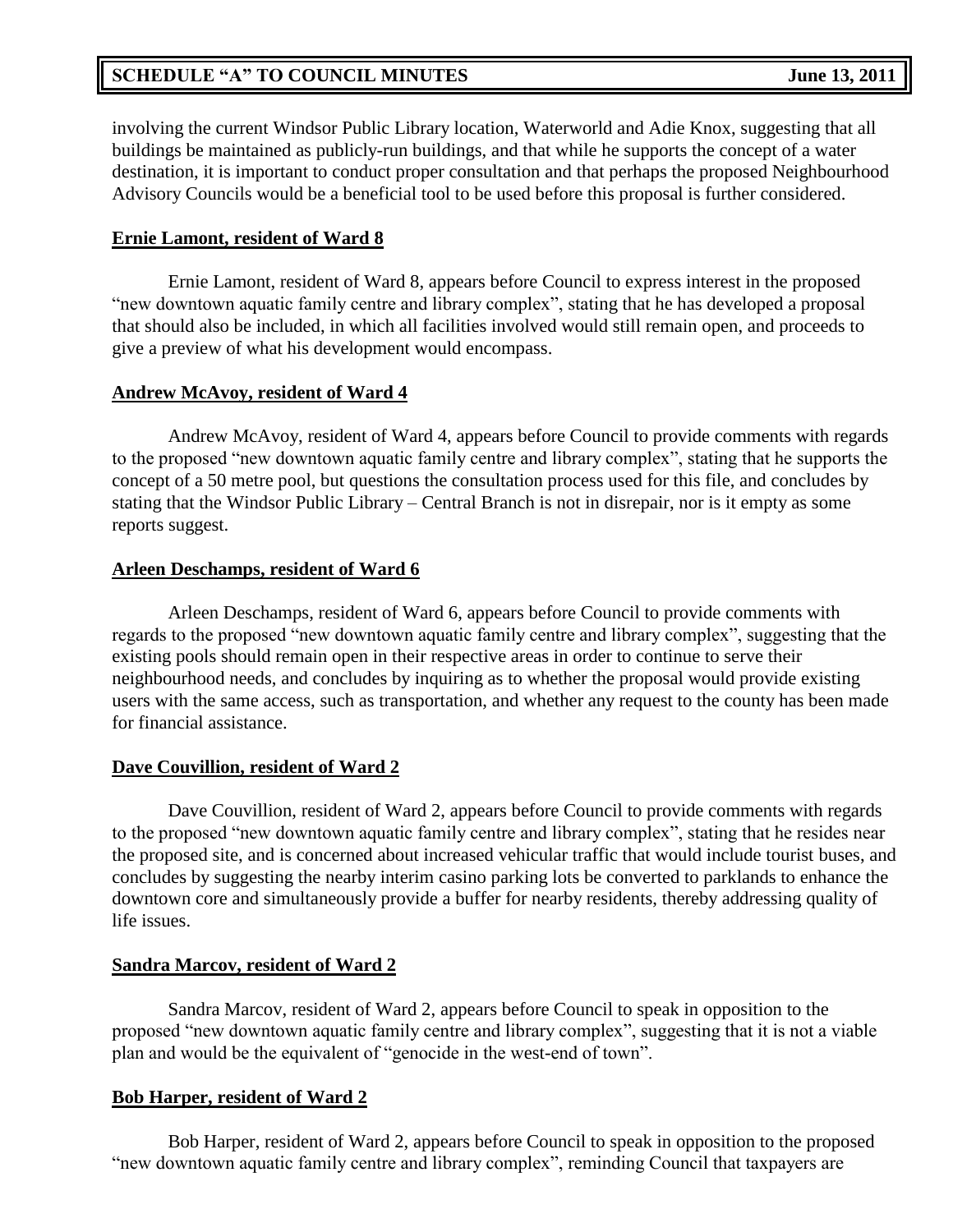overburdened as it is and that if Council is to consider such a proposal, it must investigate private sector funding.

### **Debi Croucher, Acting Executive Director and Virginia Cosco-Pizzuti, Chair, Downtown Windsor BIA (DWBIA)**

Debi Croucher, Acting Executive Director and Virginia Cosco-Pizzuti, Chair, Downtown Windsor BIA (DWBIA), appear before Council to speak in enthusiastic support of the proposed "new downtown aquatic family centre and library complex", stating that it would positively impact the downtown in terms of many advantage, such as the growing emergence of "sports tourism", that would benefit the downtown and the region as a whole, and conclude by presenting to Council a petition in the form of 53 letters of support for this initiative.

## **Mary Medcalf, Community-University Partnership for Community Development, Research and Training**

Mary Medcalf, Community-University Partnership for Community Development, Research and Training, appear before Council to provide comments with regards to the proposed "new downtown aquatic family centre and library complex", stating that there is concern about the possibility of closing Waterworld and reminds Council of its role to assist in removing urban decay, and concludes by suggesting that there was very little consultation on this initiative, and that at minimum, if Waterworld is closed, it should be repurposed in consultation with the residents of Glengarry.

### **Linda McLean, resident of Ward 2**

Linda McLean, resident of Ward 2, appears before Council to state support in principle for the proposed "new downtown aquatic family centre and library complex", but expresses concern about the human element, specifically regarding the effect this would have on the residents near the College Avenue Community Centre, and concludes by suggesting that even a shuttle service to the new facility would not allow all of the immediate community to enjoy it.

### **Bridget Scheuerman, Wyandotte Town Centre BIA**

Bridget Scheuerman, Wyandotte Town Centre BIA, appears before Council to provide comments with regards to the proposed "new downtown aquatic family centre and library complex", applauding the effort, but expresses concern with regards to the potential impacts that the closure of Waterworld would produce, stating that it is a well patronized facility, serving the needs of the nearby residents and benefitting the businesses along Wyandotte Street, and concludes by suggesting that this proposal would benefit one BIA at the expense of the Wyandotte Town Centre BIA.

### **Bonnie Bailey, resident of Ward 4**

Bonnie Bailey, resident of Ward 4, appears before Council to provide comments with regards to the proposed "new downtown aquatic family centre and library complex", stating that the new facility would be an asset, and stresses that with any location, access and affordability are critical, suggests concern with regards to any shuttle depots as well as ample parking, stressing that ease must not be taken away, and concludes by stating that "if you build it, build it right, with accessibility and affordability".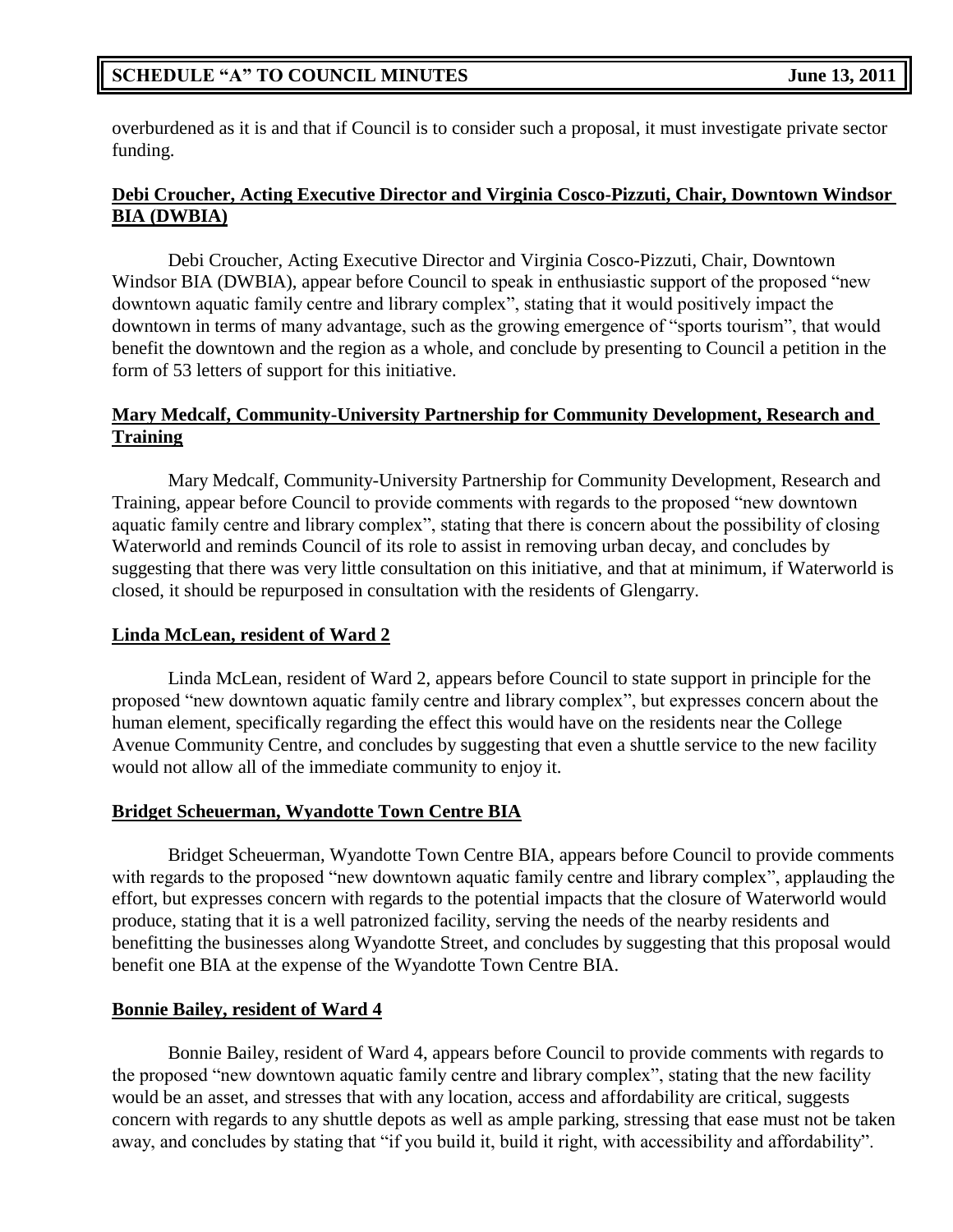### **Mike Longmore, resident of Ward 5**

Mike Longmore, resident of Ward 5, appears before Council to express opposition to the proposed "new downtown aquatic family centre and library complex", stating concern with any proposal that would result in the closure of existing centres, and concludes by suggesting Council focus on the financial implications and to be concerned with any "design-build concept", as there are plenty of examples of other projects that came in over-budget.

### **Gregory Heil, resident of Ward 4**

Gregory Heil, resident of Ward 4, appears before Council to request that Council defer consideration of the proposed "new downtown aquatic family centre and library complex", stating that there seems to be a rushed commitment to this, and that the administrative report appears to him to be both incomplete and lacking objectivity, and concludes by expressing concern of the "design-build" aspect, stating that this might lead to cost over-runs and perhaps litigation down the road and that Council needs to defer this to allow for proper public consultation as well as the results of the October 2011 provincial election.

### **Andrei Semenov and Maddie Lavoy, citizens**

Andrei Semenov and Maddie Lavoy, citizens, appear before Council to speak in support of the proposed "new downtown aquatic family centre and library complex", stating that they are swimmers and as such, have experienced having to travel a lot in order to use proper aquatic facilities, and conclude by stating that Windsor is the largest city in Canada that does not have an official regulation swimming pool.

### **Gemma Smyth, representing Pathway to Potential**

Mayor Francis leaves the meeting at 7:32 o'clock p.m., and Councillor Gignac assumes the Chair.

Gemma Smyth, representing Pathway to Potential, appears before Council to provide comments with regards to the proposed "new downtown aquatic family centre and library complex", stressing that there needs to be a sensitivity and focus on poverty reduction and prevention, as well as the importance of investing in neighbourhoods, with attention given to inclusion, accessibility and affordability in any new initiative.

### **Mireille Coral, resident of Ward 4**

Mireille Coral, resident of Ward 4, appears before Council to state opposition to the proposed "new downtown aquatic family centre and library complex", stating that any centre should not be at the expense of other neighbourhood facilities.

### **Neyrda Ollett, representing the Glengarry Neighbourhood Strengthening Committee**

Neyrda Ollett, representing the Glengarry Neighbourhood Strengthening Committee, appears before Council to speak in opposition to the proposed "new downtown aquatic family centre and library complex", stating that Council needs to be sensitive to the needs of the seniors and those with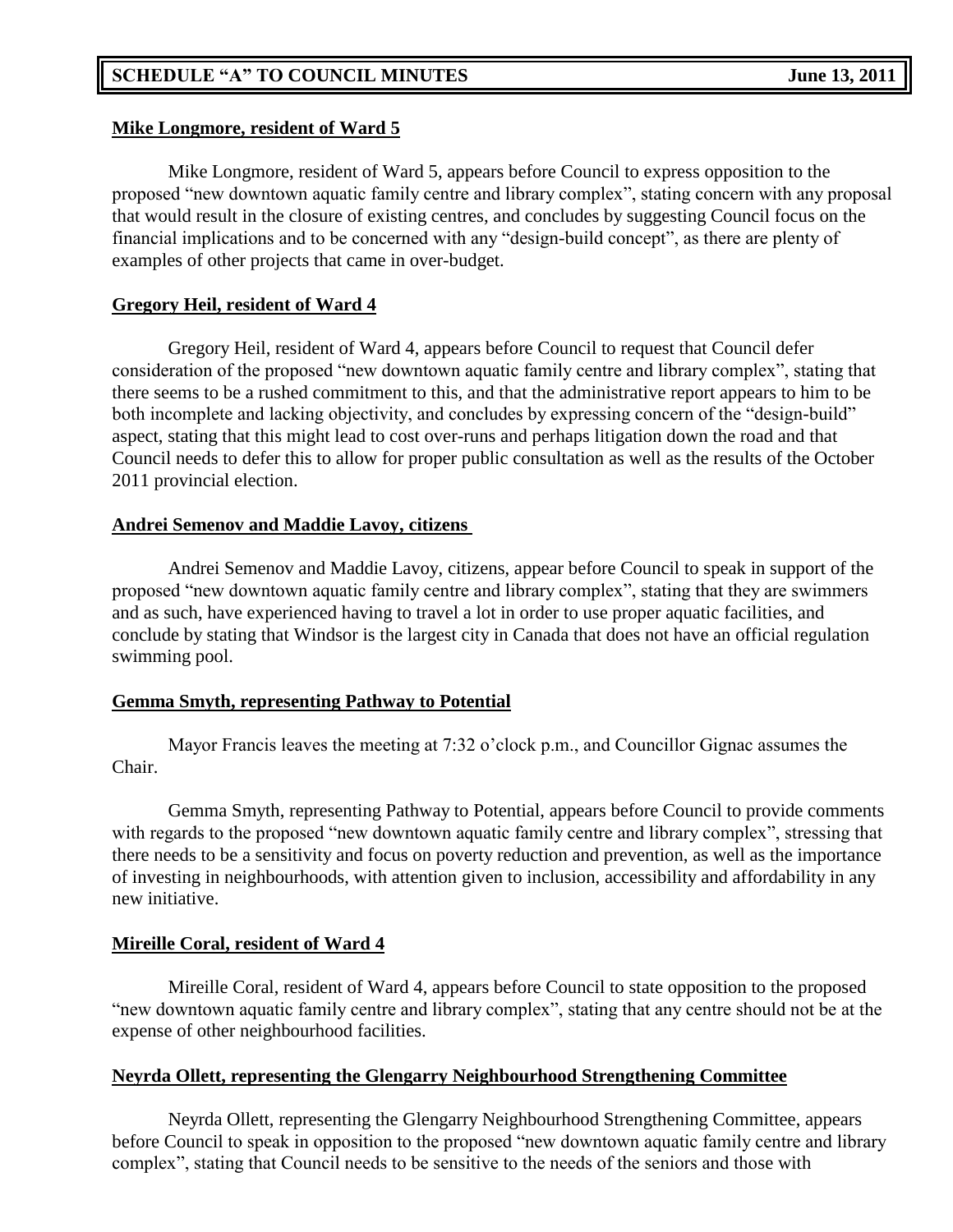disabilities in the downtown core, and suggests that the area has already suffered due to the relocation of the arena to the east end, which has proven to be too far and inaccessible for the residents of the Glengarry neighbourhood, and that the closure of the Waterworld pool would be a further disadvantage to the area, and concludes by stating that any proposal needs to take into account transportation costs and user fees.

### **Charlotte Loaring representing Loaring Physiotherapy & Health Centre**

Charlotte Loaring representing Loaring Physiotherapy & Health Centre, appears before Council to speak in support of the proposed "new downtown aquatic family centre and library complex", stating that single purpose pool face the challenges of being in disrepair, and that this proposal would be proactive in nature on a go-forward basis.

Mayor Francis returns to the meeting at 7:42 o'clock p.m., and Councillor Gignac returns to her seat at the Council table.

### **Brandi Lucier, resident of Ward 2**

Brandi Lucier, resident of Ward 2, appears before Council to speak in opposition to the proposed "new downtown aquatic family centre and library complex", stating that the consultation process was a concern, and that there was a lack of clarity and information regarding this plan, and concludes by suggesting that this proposal is merely a way to achieve more layoffs and closures in order to save money.

#### **David Hanna, resident of Ward 1**

David Hanna, resident of Ward 1, appears before Council to provide comments with regards to the proposed "new downtown aquatic family centre and library complex", stating that there seems to be an unnecessary rush with this initiative, and that there needs to be a collaborative process, in a more well thought out manner so that all possibilities are explored.

#### **Stephen Surlin**

Stephen Surlin, appears before Council to provide comments with regards to the proposed "new downtown aquatic family centre and library complex", expressing concern over what appears to be a marginalization of disenfranchised groups, and states that the proposed centre would be located farther away from the immediate downtown core, and some children may not be able to walk there to use it, thus putting increased pressures for improved transit services and related infrastructure, and concludes by stating that the financials for this proposal are too preliminary in nature.

#### **Michael Lajoie, citizen**

Michael Lajoie, citizen, appears before Council to provide comments with regards to the proposed "new downtown aquatic family centre and library complex", stating that the closures being proposed would be an added for concern for students that have seen the school board closing school libraries, and concludes by requesting that Council reconsider the plan to relocate the Windsor Public Library – Central branch, and that Council needs to ensure that children have a quiet place to study.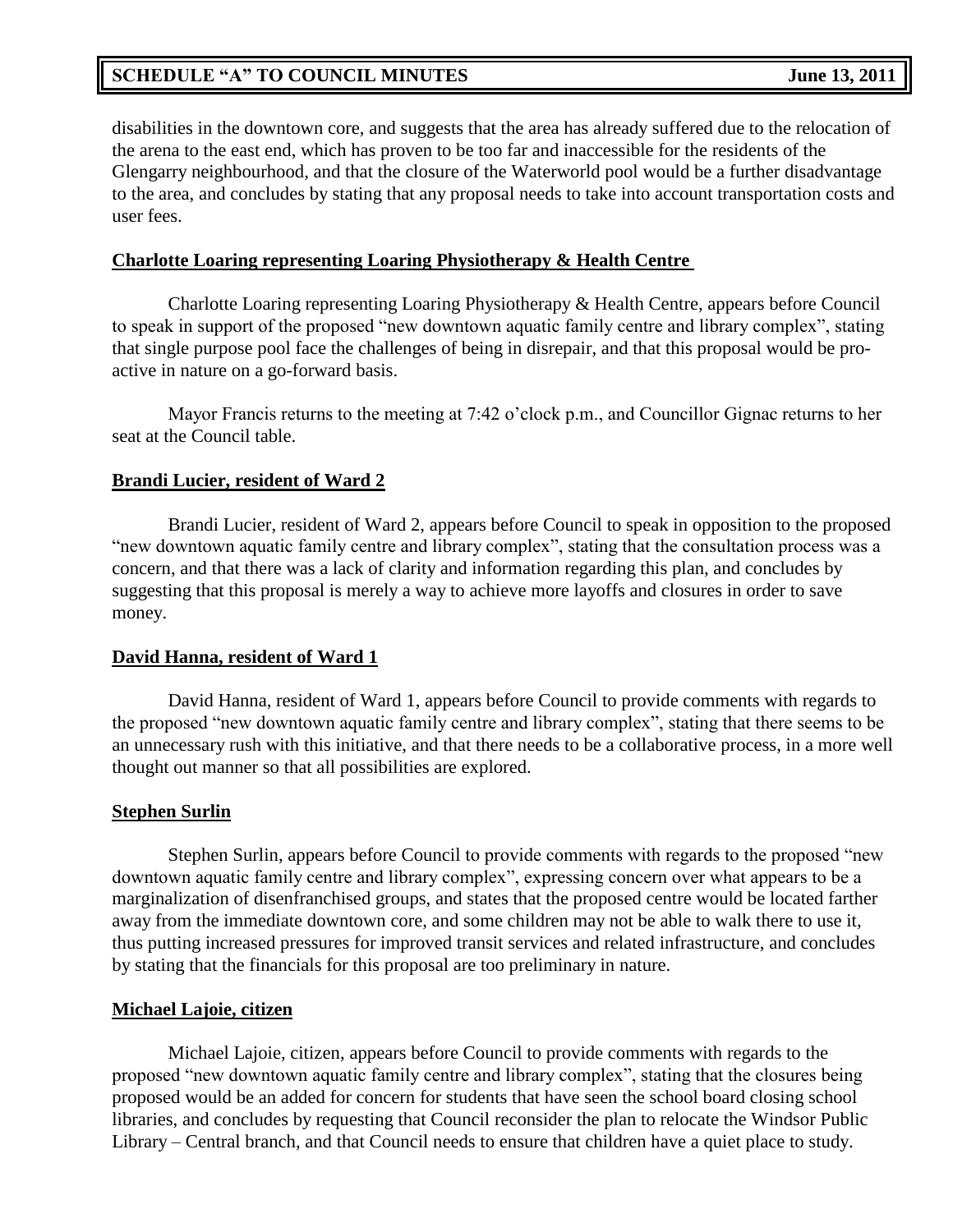### **Sarah Wilkinson, citizen**

Sarah Wilkinson, citizen, appears before Council to provide comments with regards to the proposed "new downtown aquatic family centre and library complex", suggesting that the Windsor Public Library – Central branch should remain open and that Council repurpose the other affected facilities as there is a use for them by the elderly and those that are low income earners.

## **Jane Cacciavillian, resident of Ward 3**

Jane Cacciavillian, resident of Ward 3, appears before Council to express concerns with regards to the proposed "new downtown aquatic family centre and library complex", stating that the proposed business plan is not ideal, and that if it's to be done in some form, it should also include a modest tax increase, and concludes by suggesting that the "design-build" approach is a concern, and sees no reason to close Windsor Arena or the current Central library location, and that combining a library and pool facility would be risky as it would expose the assets of the library to moisture and possible flooding.

### **Sheila Camack, resident of Ward 4**

Sheila Camack, resident of Ward 4, appears before Council to provide comments with regards to the proposed "new downtown aquatic family centre and library complex", stating that a new pool is greatly needed, especially for synchronized swimming, and concludes by asking why Waterworld has to be closed, as this facility serves an important function.

### **Jeff Cowan, Coach, Windsor Essex Swim Team**

Jeff Cowan, Coach, Windsor Essex Swim Team, appears before Council to speak in support of the proposed "new downtown aquatic family centre and library complex", stating that the existing pools that would be affected are either old or run-down and are not feasible in terms of continuing to maintain.

### **Bonnie Drago, resident of Ward 10**

Bonnie Drago, resident of Ward 10, appears before Council to provide comments with regards to the proposed "new downtown aquatic family centre and library complex", stating that it is difficult to digest the proposed closures/relocations, especially the Library component, and concludes by suggesting that Council re-look the options available, suggesting that a small tax increase would be okay, in order to avoid having to sacrifice one for the other.

## **Dr. Matt Butler**

Dr. Matt Butler, appears before Council to provide comments with regards to the proposed "new downtown aquatic family centre and library complex", stating that the current pool situation in Windsor is very poor, and that in order to build an Olympic size pool, it needs to be done right from the start.

## **Jody Percy, resident of Ward 4**

Mayor Francis leaves the meeting at 8:29 o'clock p.m., and Councillor Gignac assumes the Chair.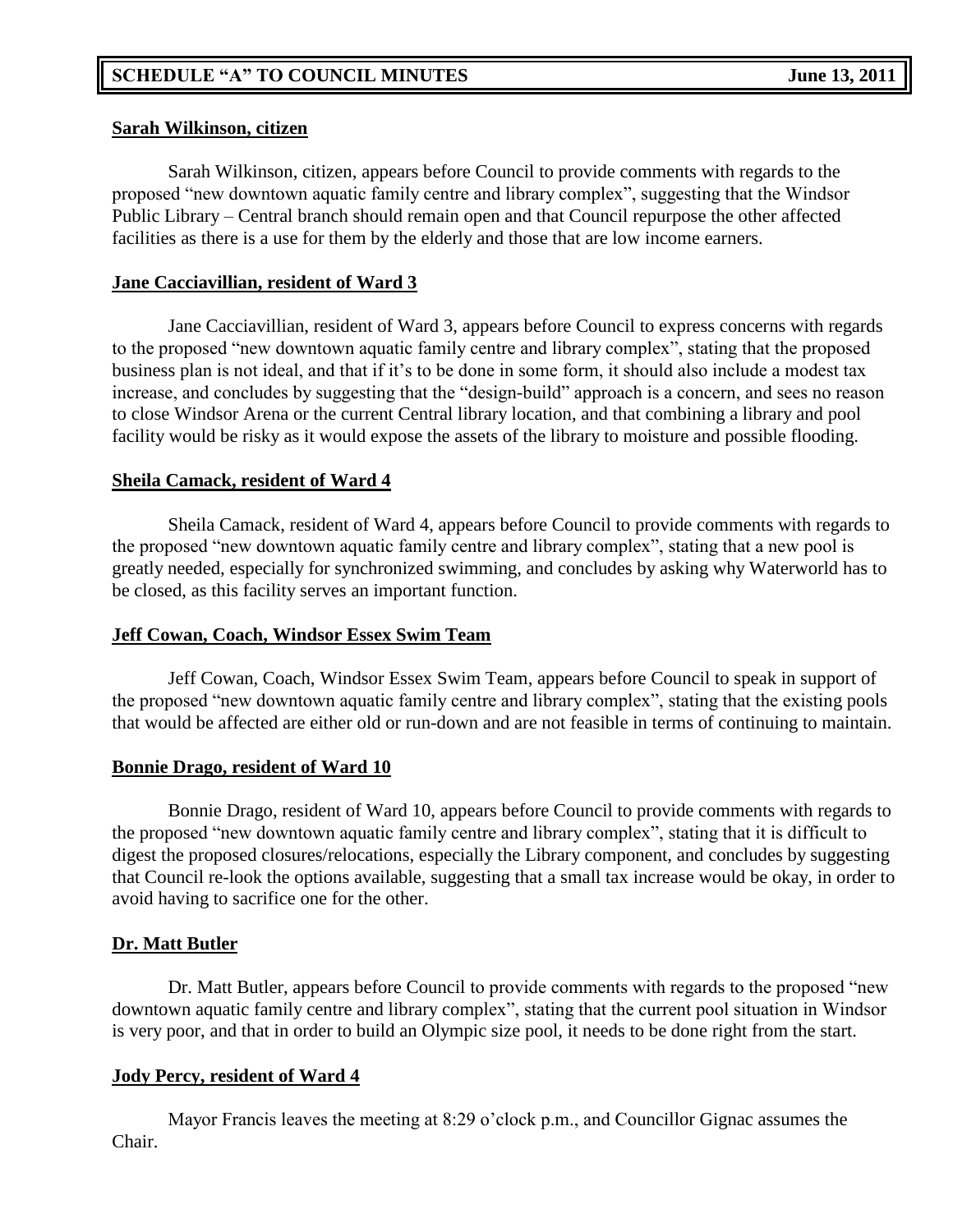Jody Percy, resident of Ward 4, appears before Council to express opposition to the proposed "new downtown aquatic family centre and library complex", stating concern for the facilities that would be affected, suggesting that the College Avenue Community Centre should remain open and that if Windsor Arena is closed, twin it at Adie Knox, and concludes by requesting that Council refer the matter back to administration to allow for the development of more creative options for consideration.

### **Catherine Owen, resident of Ward 10**

Catherine Owen, resident of Ward 10, appears before Council to provide comments regarding the proposed "new downtown aquatic family centre and library complex", stating that there is a need for a 50-metre pool but it should be done in a thoughtful manner, taking time to design it properly as opposed to a fast-tracked manner, and expresses concern about the funding for this proposal as there are other competing budgetary needs.

### **Ray Hinton, resident of Ward 7**

Mayor Francis returns to the meeting at 8:38 o'clock p.m., and Councillor Gignac returns to her seat at the Council table.

Ray Hinton, resident of Ward 7, appears before Council to provide comments with regards to the proposed "new downtown aquatic family centre and library complex", stating that Waterworld provides some advantageous programs and is in an ideal location, and concludes by reinforcing to Council the importance of affordability and accessibility and that if they approve the proposal, to perhaps delay the closure of the Waterworld pool until after the new centre is completed and a proper assessment can be made at that time.

## **Tashyln Chase, resident of McGregor**

Tashyln Chase, resident of McGregor, appears before Council to provide comments with regards to the proposed "new downtown aquatic family centre and library complex", stating that Council needs to ensure that there is access to all programs.

### **Kelly-Ann Way, former Olympian**

Kelly-Ann Way, former Olympian, appears before Council to state support for the proposed "new downtown aquatic family centre and library complex", suggesting that a new facility needs to be built, which would benefit the seniors population, which is a growing segment in society, and that this would be of benefit to all age groups, and that the quality of the new facility would elevate the city to a whole new level.

### **Nancy Hanes, mother of competitive swimmer**

Nancy Hanes, mother of competitive swimmer, appears before Council to speak in support of the proposed "new downtown aquatic family centre and library complex", as the current quality of pools is unacceptable, and that the new facility will become a revenue generator.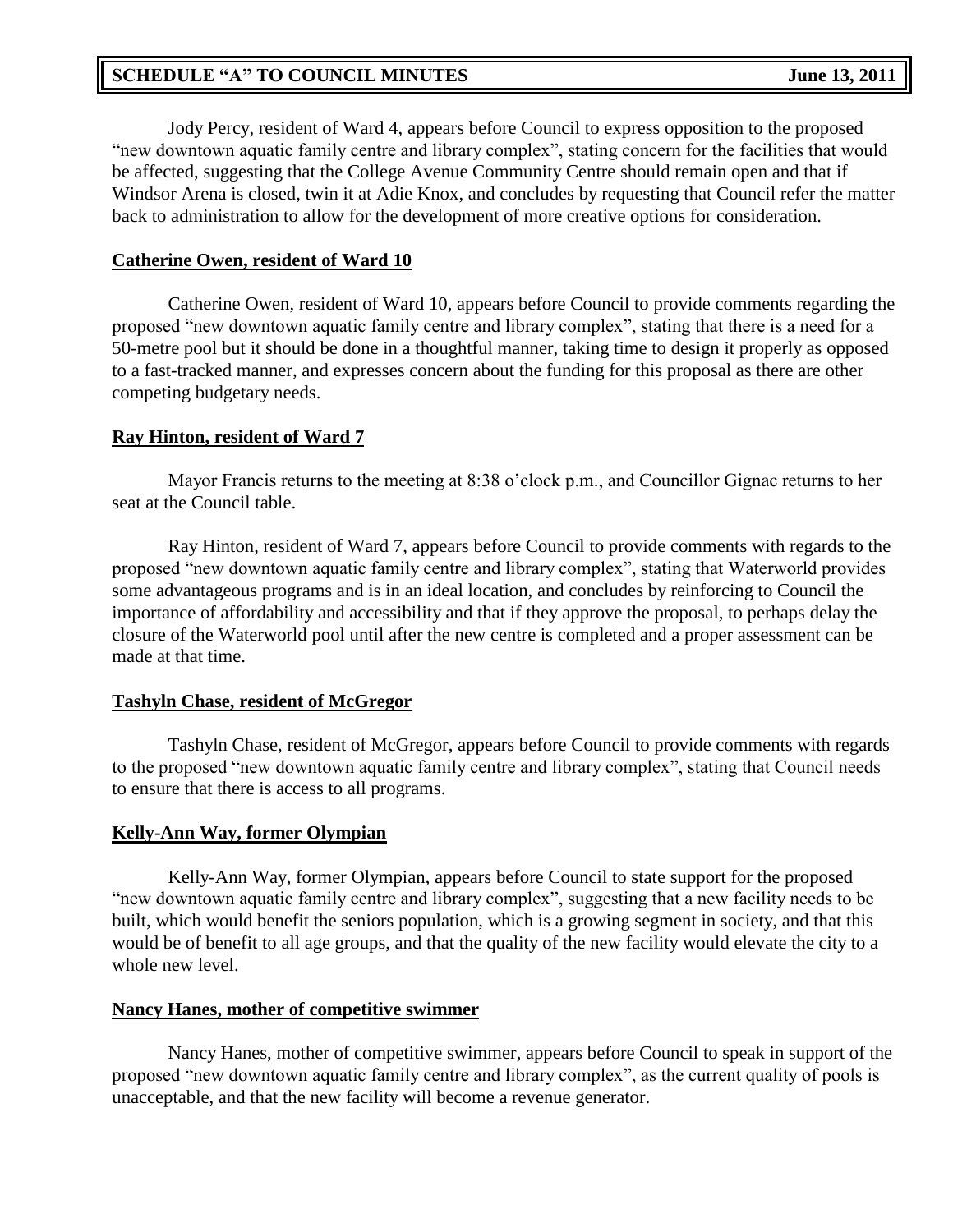### **Shawna Sharp, resident, Ward 5**

Shawna Sharp, resident, Ward 5, appears before Council to provide comments with regards to the proposed "new downtown aquatic family centre and library complex", stating that the Windsor Public Library – Central branch is used by man in the community and that it should not be relocated from its current location.

Mayor Francis leaves the meeting at 9:32 o'clock p.m., and Councillor Gignac assumes the Chair.

Mayor Francis returns to the meeting at 9:38 o'clock p.m., and Councillor Gignac returns to her seat at the Council table.

Mayor Francis leaves the meeting at 10:40 o'clock p.m., and Councillor Dilkens assumes the Chair.

Mayor Francis returns to the meeting at 10:43 o'clock p.m., and Councillor Dilkens returns to his seat at the Council table.

#### **SR/11026** 1

(For final disposition of this matter, see Clause **CR191/2011** in Schedule "A" attached hereto.)

#### **Regular Business Items (for final disposition of these matters see Schedule "A" attached)**

Item 2 Lease – 1585 Wyandotte Street West, Windsor Essex Community Health Centre, former Daycare Facility Item 3 Lease – 3325 College Avenue, Windsor Essex Community Health Centre, former Community Centre

(For final disposition of this matter, see Clause **CR191/2011** in Schedule "A" attached hereto.)

#### **Consideration of Committee Reports**

|               | Moved by Councillor Gignac, seconded by Councillor Halberstadt,                 |  |
|---------------|---------------------------------------------------------------------------------|--|
| M150-2011     | That the Report of the special In-camera meeting held June 13, 2011, BE ADOPTED |  |
| as presented. |                                                                                 |  |
|               | Carried.                                                                        |  |
|               | Councillor Payne discloses an interest and abstains from voting on this matter. |  |
|               |                                                                                 |  |

ACO2011

#### **By-law**

- Moved by Councillor Hatfield, seconded by Councillor Jones, That the following By-law No. 106-2011 be introduced and read a first and second time:
- 106-2011 "A BY-LAW TO CONFIRM THE PROCEEDINGS OF THE COUNCIL OF THE CORPORATION OF THE CITY OF WINDSOR AT ITS MEETING HELD ON THE THIRTEENTH DAY OF JUNE, 2011"

Carried.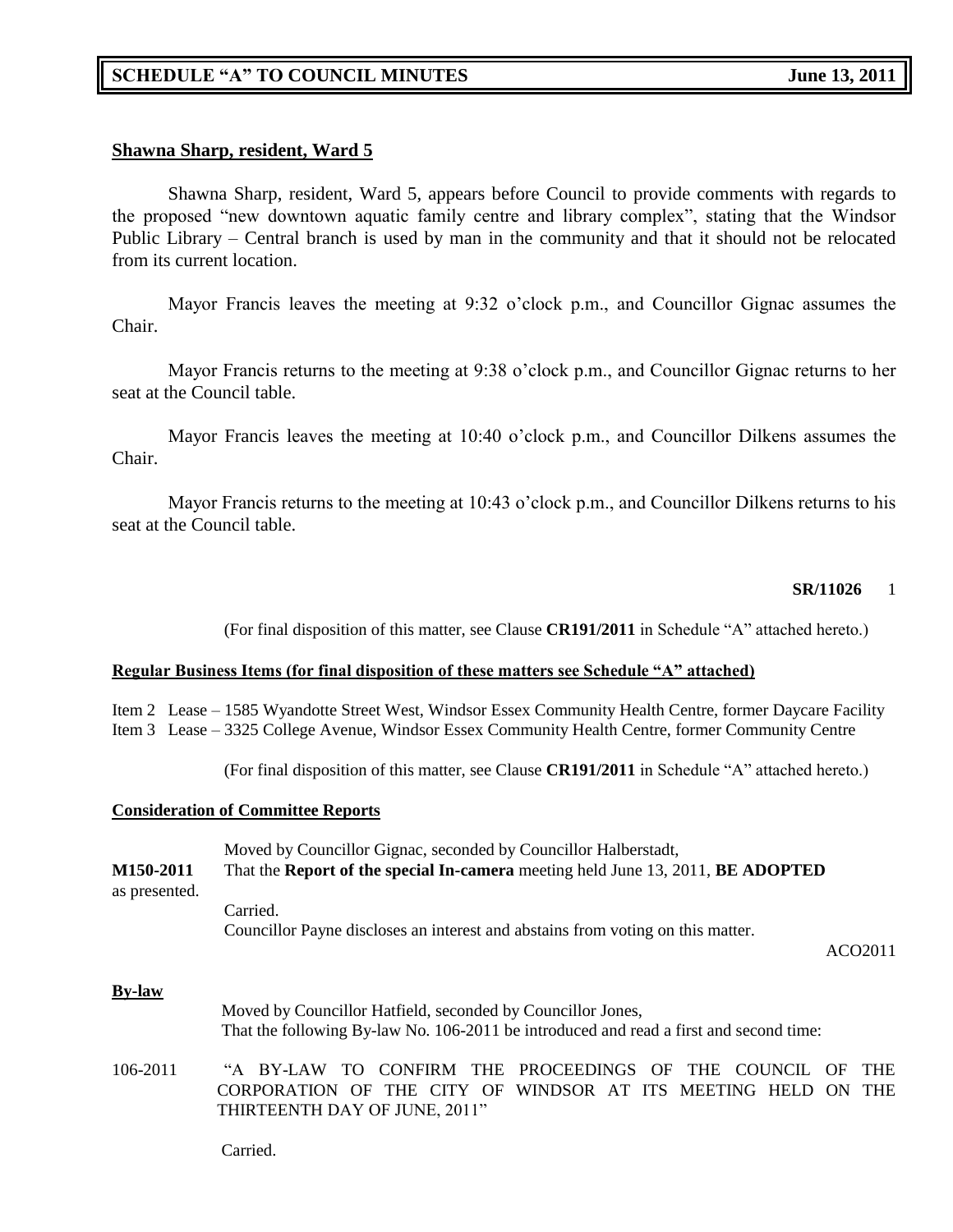Moved by Councillor Maghnieh, seconded by Councillor Marra,

That the Committee of the Whole does now rise and report to Council respecting the business items considered by the Committee:

| 1) | <b>Items Deferred</b>                                             |
|----|-------------------------------------------------------------------|
|    | <b>Items Referred</b>                                             |
| 2) | Consideration of the Balance of Business Items (see Schedule "A") |
| 3) | <b>Committee Reports (as presented)</b>                           |
| 4) | By-law given first and second readings (as presented)             |
|    |                                                                   |

Carried.

#### **Third Reading of By-law**

Moved by Councillor Payne, seconded by Councillor Sleiman,

That the following By-law No. 106-2011, having been read a first and second time be now read a third time and finally passed and that the Mayor and Deputy Clerk **BE AUTHORIZED** to sign and seal the same notwithstanding any contrary provision of the Council.

Carried.

#### **Adjournment**

Moved by Councillor Hatfield, seconded by Councillor Jones, That this Council meeting stand adjourned until the next regular meeting of Council or at the call

of the Mayor.

Carried.

Accordingly, the meeting is adjourned at 12:55 o'clock a.m., Tuesday, June 14, 2011.

**MAYOR**

**CITY CLERK**

#### **THIS IS A DRAFT COPY**

### **DEPUTY CITY CLERK/SENIOR MANAGER OF COUNCIL SERVICES**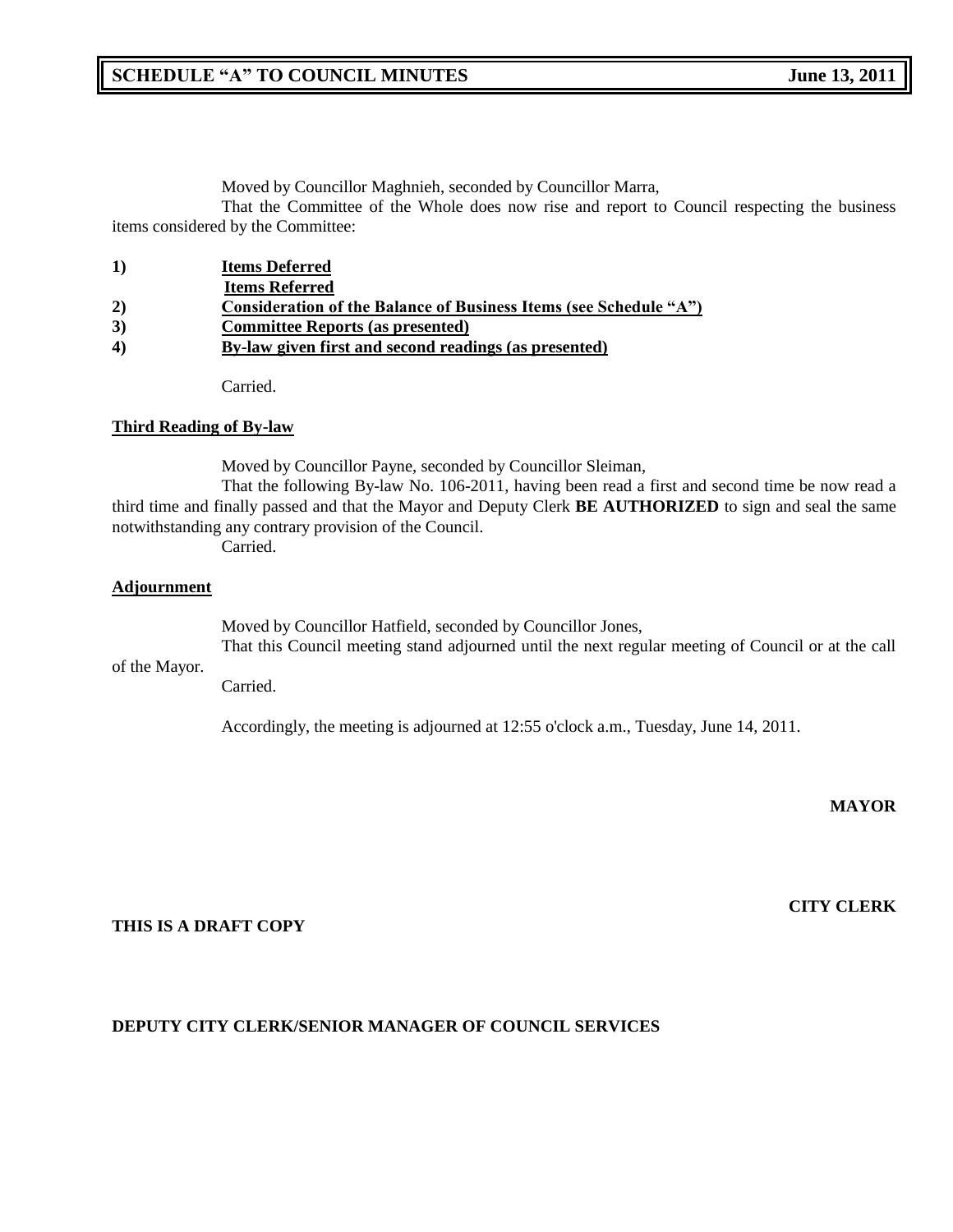Dilkens Gignac

#### *CR191/2011 – SECTION 13 FIRST PARAGRAPH RESCINDED BY M77-2013 ADOPTED MARCH 18, 2013* CR191/2011

- **1. THAT** the report of the CFO/City Treasurer **BE RECEIVED**; AND
- **2. THAT** City Council **DIRECT** Administration to proceed with the steps (outlined in the recommended process contained within this report) required to construct a Downtown Aquatic Family Centre and Library Complex: AND
- **3. THAT** Council **DIRECT** Administration to prepare a Request for Proposal (RFP) to engage a Technical Support & Design Consultant(s) who has completed recent comparable 50 m pool projects/aquatic family centre to facilitate design, facility planning, cost estimating, contracted administration services, development of design/build contract documents, design/build proponent selection and to act as owner's representative as compliance architect and provide contract progress payment certification; AND
- **4. THAT** Administration **REPORT** to City Council the results of the Technical Support & Design RFP and recommend to council **APPROVAL** of the successful proponent(s) and associated costs; AND
- **5. THAT** Administration BE **AUTHORIZED** to develop an RFP for a Design Build Constructor with assistance from the Technical Support and Design consultant following selection as noted above; AND
- **6. THAT** the final conceptual design be reported to City Council for **APPROVAL** following which **THAT** Administration **BE AUTHORIZED** to issue a fixed price RFP for design build proposals, with the ability to directly tender various specified components, for the new Downtown Aquatic Family Centre & Library Complex; AND
- **7. THAT** Administration **BE DIRECTED** to bring to Council a report recommending the chosen proposal, along with final and complete capital and operating budgets once the successful design build proponent has been selected and the cost proposals have been analyzed; AND
- **8. THAT** City Council **APPROVE** the preliminary proposed Downtown Aquatic & Family Centre & Library Complex project governance structure and timeline and that City Council **APPROVE** the member structure of the Steering Committee Composition based on five City Councillors plus Mayor as ex-officio (as per current practice for standing committees); AND
- **9. THAT** City Council **DIRECT** Administration to report back to Council with a detailed recommended Project Charter (similar in structure to the WFCU Centre Project Charter) for the Aquatic Centre construction; AND
- **10. THAT** the city's traffic department BE **DIRECTED** to identify alternative parking options for existing users of city parking on the Western Super Anchor site including, Windsor Police; AND
- **11. THAT** City Council **DIRECT** Administration to provide recommendations regarding user fees proposed for the new facility for new users, understanding that the Mayor and members of City Council are desirous of ensuring the same user fees as are currently in place for the members of the community; AND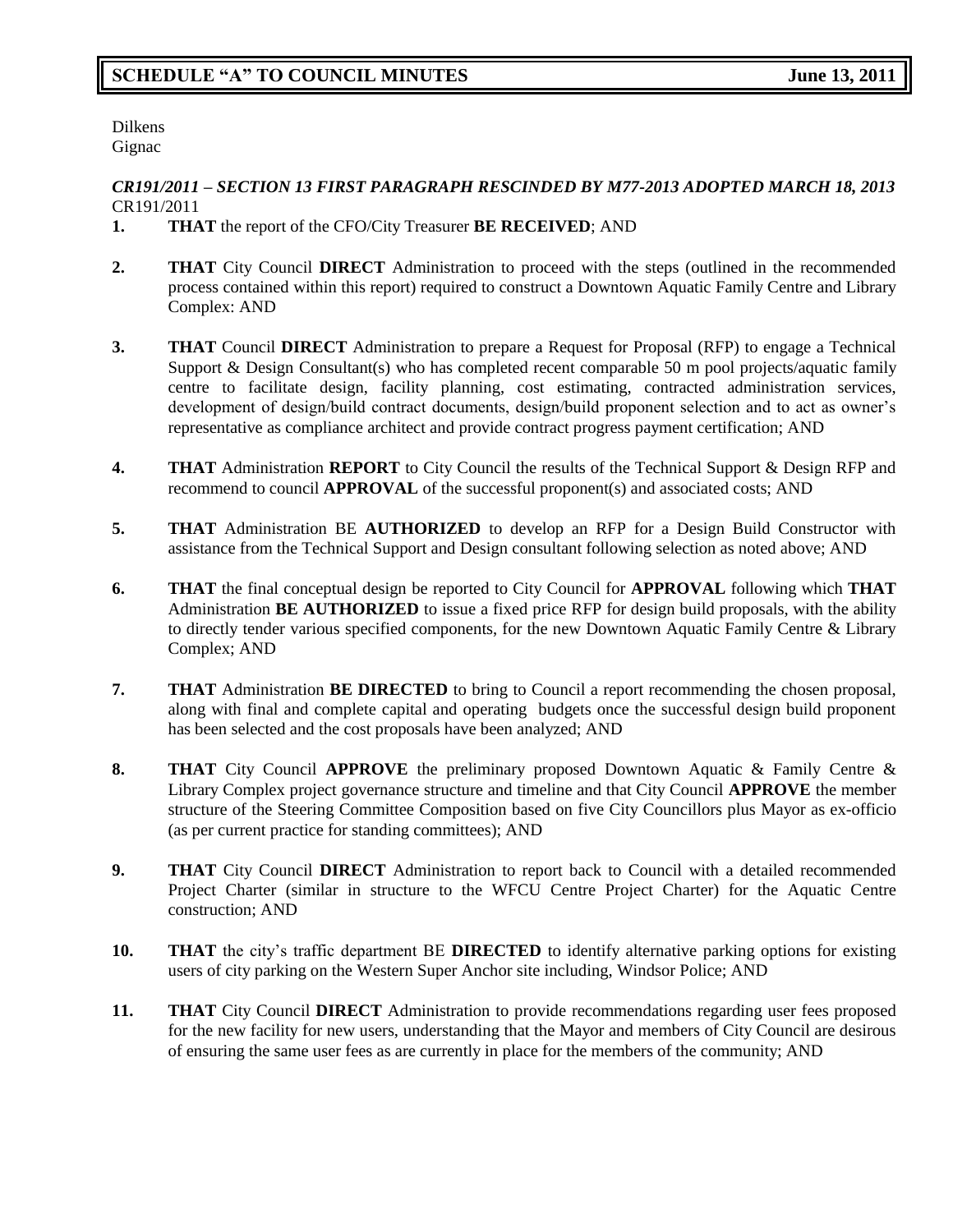**12. THAT** City Council **DIRECT** and **AUTHORIZE** Administration to explore any potential partnerships related to the operations of the facility that have the potential to improve services or decrease the operating costs; AND

√**Section 13 first paragraph is RESCINDED**√

**13.** That **APPROVAL BE GIVEN** by City Council to accept the lease as presented for 3325 College Avenue - the College Avenue Community Centre, as outlined in the report of the City Solicitor dated June 10, 2011, resolution attached as Appendix A; and that the Legal Department **BE DIRECTED** to examine the contractual obligations currently in place and to report back to Council accordingly√

That **APPROVAL BE GIVEN** by City Council to accept the lease as presented for 1585 Wyandotte Street West - Wyandotte Child Care Centre, as outlined in the report of the City Solicitor dated June 7, 2011, resolution attached as Appendix B;

That City Council **APPROVE** the closure of the aquatics portion of Windsor Water World once the new aquatic centre is opened and that administration provide a detailed proposal outlining costs for repurposing the aquatic portion of Water World;

That City Council **APPROVE** the closure of the main pool at Adie Knox once the new aquatic centre is opened but maintain the therapy pool until the minimum requirements for a zero payback are met under the RinC program;

That administration provide a report outlining detailed costs on repurposing the aquatic portion of Adie Knox; and

That administration initiate discussions with the University of Windsor regarding Windsor Arena; failing which, administration provide a report detailing options for closure;√

- **14. THAT** City Council **RECOMMEND** to the Windsor Public Library Board the relocation of the Central Library branch to the new proposed facility with the closure of the existing Central Library branch; AND
- **15. THAT** Nora Romero from the Mayor's Office **BE AUTHORIZED** to commence relevant fundraising efforts required for this initiative.

#### Carried.

At the request of Mayor Francis a recorded vote is taken:

#### **RESULTS OF RECORDED VOTE:**

| In Favour | Councillors Dilkens, Jones, Valentinis, Marra, Gignac, Hatfield, |  |  |
|-----------|------------------------------------------------------------------|--|--|
|           | Payne, Maghnieh, Sleiman and Mayor Francis                       |  |  |
| Opposed   | <b>Councillor Halberstadt</b>                                    |  |  |
| Abstain   | None                                                             |  |  |
| Absent    | None                                                             |  |  |

**Appendices** Appendix A Appendix B

Report Number **15334 15334 15342 15348 SR/11026 Items 1/2/3**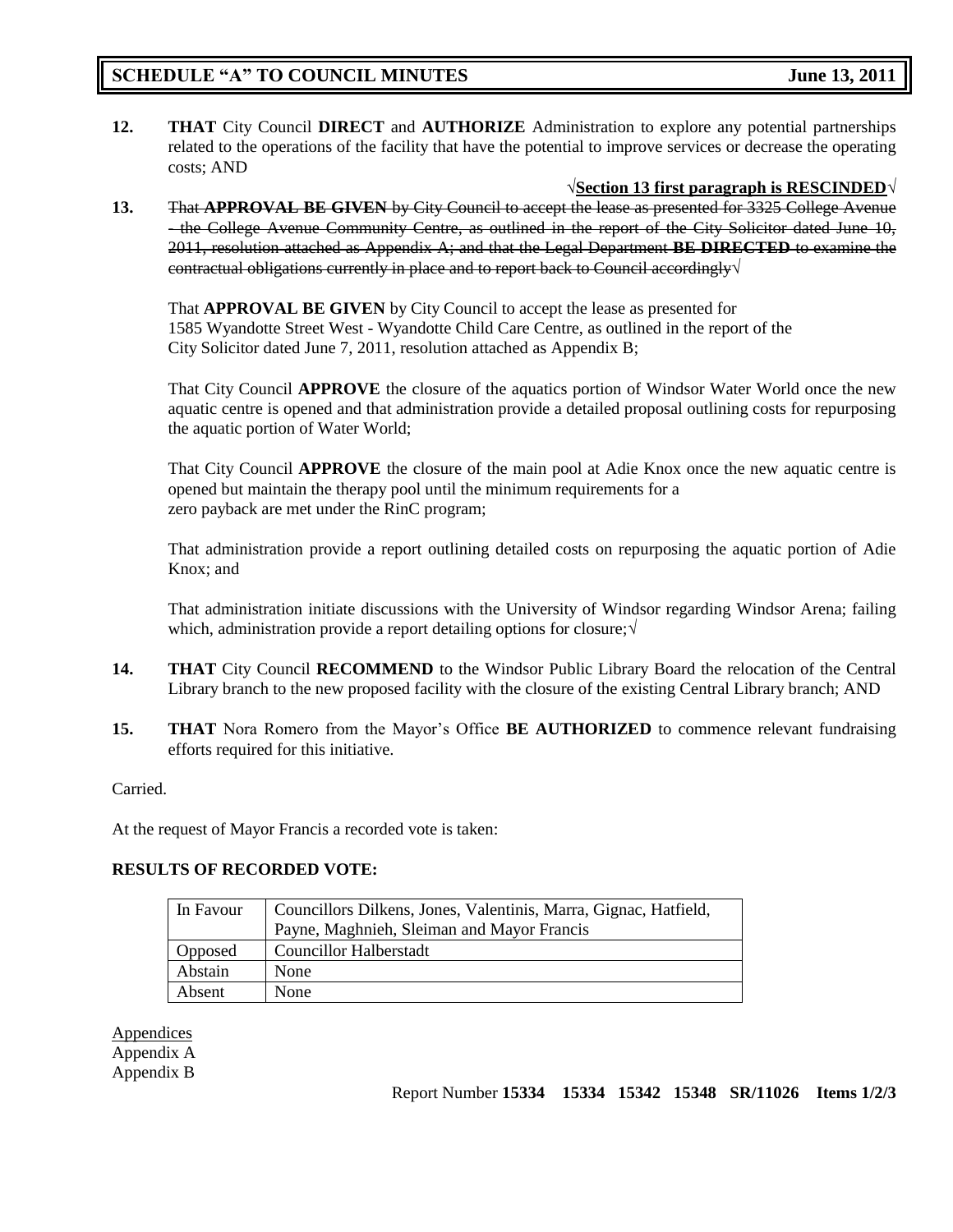**ADOPTED** by Council at its meeting held June 13, 2011 [**M150-2011**] SV/bm

# **SPECIAL MEETING OF COUNCIL – IN CAMERA June 13, 2011**

### **Meeting called to order at: 5:32 p.m.**

### **Members in Attendance:**

Mayor E. Francis Councillor D. Dilkens Councillor R. Jones Councillor A. Halberstadt Councillor F. Valentinis Councillor B. Marra Councillor P. Hatfield Councillor J. Gignac Councillor A. Maghnieh Councillor E. Sleiman

### **Members Absent:**

Councillor H. Payne (does not attend meeting as item involves him)

#### **Also in attendance:**

- H. Reidel, Chief Administrative Officer
- M. Sonego, City Engineer and Corporate Leader Environmental Protection and Transportation
- G. Wilkki, City Solicitor and Corporate Leader Economic Development and Public Safety
- O. Colucci, Chief Financial Officer/City Treasurer and Corporate Leader Finance and Technology

S. Vlachodimos, Deputy Clerk

J. Johnson and C. Williams, External Legal Counsel, Aird & Berlis (Item 1)

**Verbal Motion is presented by Councillor Maghnieh, seconded by Councillor Jones,**

**That Rule 3.3(c) of the** *Procedure By-law, 98-2011,* **BE WAIVED to allow for the Mayor to call a special meeting without 24 hours notice.**

**Motion Carried.**